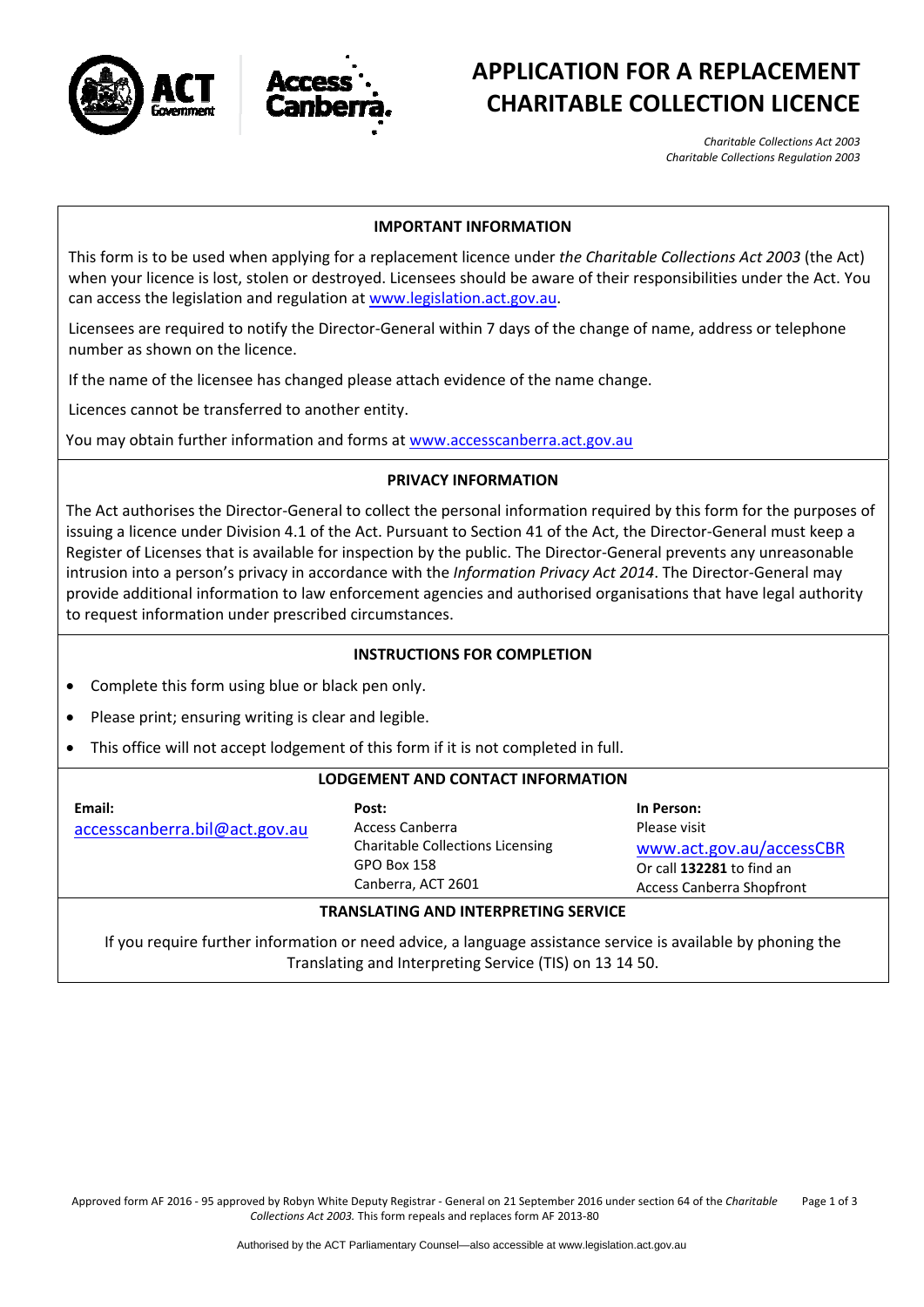



# **APPLICATION FOR A REPLACEMENT CHARITABLE COLLECTION LICENCE**

*Charitable Collections Act 2003 Charitable Collections Regulation 2003*

| <b>LICENCE DETAILS</b>                                                                                                                                                                                                                                                                                                                                |                                         |                                               |               |                                         |                                          |                                             |  |  |
|-------------------------------------------------------------------------------------------------------------------------------------------------------------------------------------------------------------------------------------------------------------------------------------------------------------------------------------------------------|-----------------------------------------|-----------------------------------------------|---------------|-----------------------------------------|------------------------------------------|---------------------------------------------|--|--|
| <b>LICENCE NUMBER</b>                                                                                                                                                                                                                                                                                                                                 |                                         | <b>COMMENCEMENT DATE</b><br>(Office use only) |               | <b>EXPIRY DATE</b><br>(Office use only) |                                          | <b>TERM OF LICENCE</b><br>(Office use only) |  |  |
| <b>TYPE OF LICENCE</b>                                                                                                                                                                                                                                                                                                                                |                                         |                                               |               |                                         |                                          |                                             |  |  |
| <b>Individual</b>                                                                                                                                                                                                                                                                                                                                     |                                         | Unincorporated                                |               | Corporation                             | <b>Incorporated body</b>                 |                                             |  |  |
| NAME OF ORGANISATION / REGISTERED NAME IF INCORPORATED (If incorporated, please provide copy of the certificate of incorporation)                                                                                                                                                                                                                     |                                         |                                               |               |                                         |                                          |                                             |  |  |
| APPLICANT / CONTACT / NOMINATED PERSON DETAILS (Main contact with Access Canberra)                                                                                                                                                                                                                                                                    |                                         |                                               |               |                                         |                                          |                                             |  |  |
| All applicants must complete this section.<br>An individual applicant must provide their details<br>$\bullet$<br>An incorporated organisation must provide the name and details of a contact person<br>Unincorporated organisations must provide the name of the nominated person. The nominated person is the<br>$\bullet$<br>holder of the licence. |                                         |                                               |               |                                         |                                          |                                             |  |  |
| <b>TITLE</b>                                                                                                                                                                                                                                                                                                                                          | FULL NAME OF NOMINATED PERSON / CONTACT |                                               |               |                                         | <b>POSITION HELD WITHIN ORGANISATION</b> |                                             |  |  |
|                                                                                                                                                                                                                                                                                                                                                       |                                         |                                               |               |                                         |                                          |                                             |  |  |
| <b>ADDRESS</b>                                                                                                                                                                                                                                                                                                                                        |                                         |                                               | <b>SUBURB</b> |                                         |                                          | <b>POSTCODE</b>                             |  |  |
|                                                                                                                                                                                                                                                                                                                                                       |                                         |                                               |               |                                         |                                          |                                             |  |  |
| <b>PHONE NUMBER</b>                                                                                                                                                                                                                                                                                                                                   |                                         |                                               |               |                                         | <b>FAX NUMBER</b>                        |                                             |  |  |
|                                                                                                                                                                                                                                                                                                                                                       |                                         |                                               |               |                                         |                                          |                                             |  |  |
| <b>EMAIL ADDRESS</b>                                                                                                                                                                                                                                                                                                                                  |                                         |                                               |               |                                         |                                          |                                             |  |  |
|                                                                                                                                                                                                                                                                                                                                                       |                                         |                                               |               |                                         |                                          |                                             |  |  |